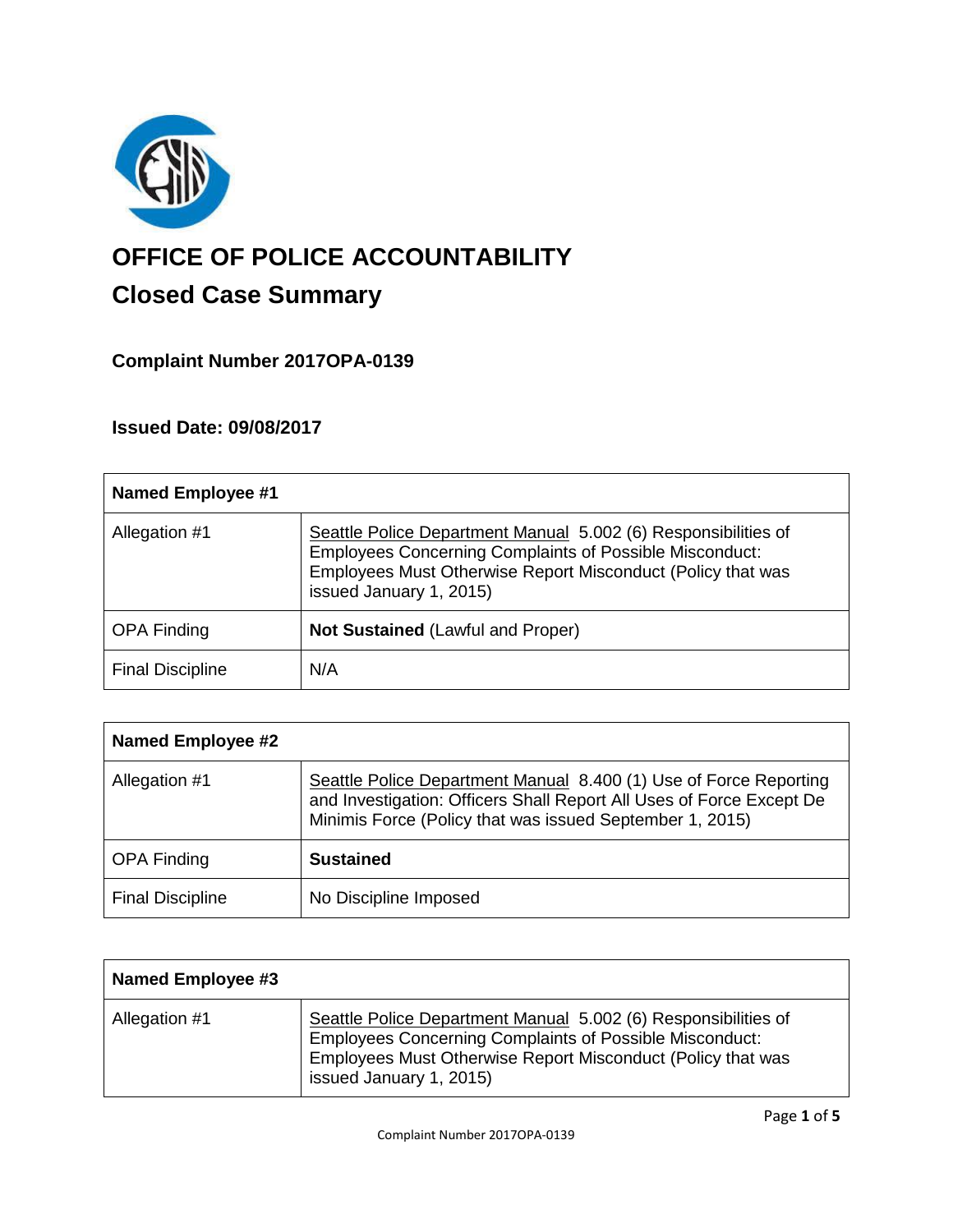| OPA Finding             | <b>Not Sustained (Lawful and Proper)</b> |
|-------------------------|------------------------------------------|
| <b>Final Discipline</b> | N/A                                      |

# **INCIDENT SYNOPSIS**

Named Employee #2 was involved in an incident that had a Type I Use of Force. Named Employee #3 was the Supervising Sergeant, and Named Employee #1 was the Reviewing Lieutenant for that incident.

# **COMPLAINT**

The complainant, a supervisor within the Department, alleged that the Named Employee Officer failed to report a Type 1 Use of Force to a supervisor in a timely manner, and that the Named Employee Supervising Sergeant failed to report the misconduct to OPA in a timely manner. During Intake OPA added allegations against the Reviewing Named Employee Lieutenant for failure to report the misconduct to OPA as well as he had thought the matter closed with a Performance Appraisal System (PAS) entry.

# **INVESTIGATION**

The OPA investigation included the following actions:

- 1. Review of the complaint memo
- 2. Search for and review of all relevant records and other evidence
- 3. Review of In-Car Video (ICV)
- 4. Interviews of SPD employees

# **ANALYSIS AND CONCLUSION**

Named Employee #1 was notified by Named Employee #3 that Named Employee #2 had failed to complete a timely report concerning his pointing of a firearm. This was a Type I use of force for which a use of force report was required.

Manual Policy 5.002(6) provides that where a Department employee becomes aware of misconduct, they are required to either report that misconduct to a supervisor or directly to OPA. Supervisors have the discretion to investigate and document allegations of minor policy violations. Where the reported violation is the first observed or first reported violation for an employee, the supervisor is required to: (1) review the investigation and determine whether a frontline investigation is appropriate; (2) screen the incident with a lieutenant; (3) counsel the employee; (4) take any remedial steps necessary; (5) document the violation and the steps taken by the supervisor; and (6) for internal misconduct complaints, document the completed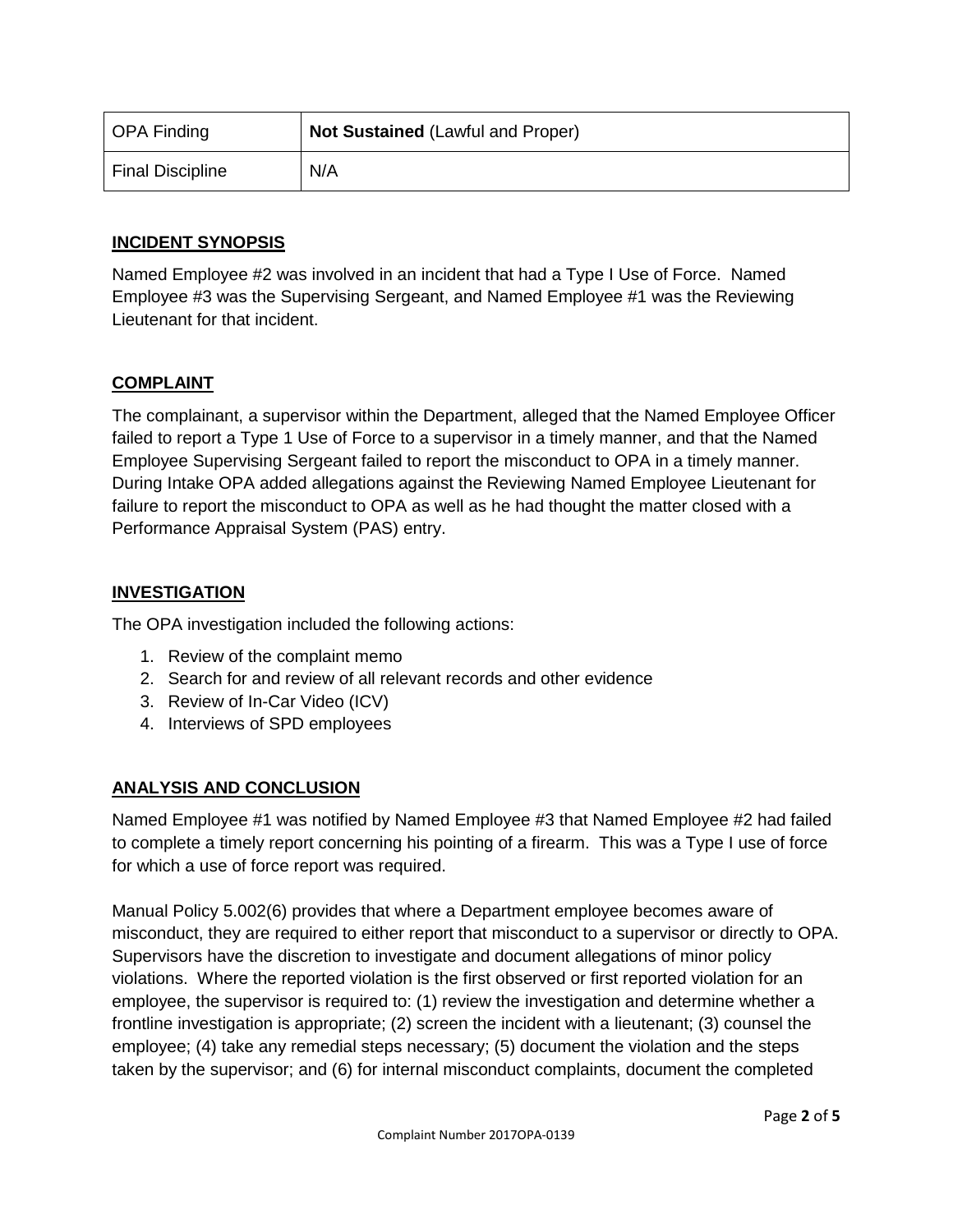investigation in a Frontline Entry and forward to the supervisor. For the purpose of this policy, minor misconduct includes non-willful force reporting timeline violations.

Here, the misconduct in question was Named Employee #2's failure to complete a timely use of force report. There was no evidence in the record suggesting that this failure was intentional – even though it occurred nearly six days after the force was used. Moreover, it appeared that this was Named Employee #2's first failure to timely report force. As such, consistent with 5.003, Named Employee #3 and, later Named Employee #1, were permitted to conduct a Frontline investigation into this misconduct and address it through counseling and/or remedial steps. Named Employee #3 conducted the initial investigation, instructed Named Employee #2 to complete a Use of Force report, and counseled Named Employee #2 concerning the importance of completing force reporting paperwork in a timely manner. Named Employee #1 reviewed this investigation and returned it for additional information, instructing Named Employee #3 to attach a PAS entry for Named Employee #2. Named Employee #3 did so and resubmitted the investigation, after which it was approved by Named Employee #1. Named Employee #1 then completed his investigation and submitted it to his supervisor. After his review of same, the supervisor returned the investigation to Named Employee #1, directing Named Employee #1 to make a referral to OPA of the failure to report the pointing of the firearm. Named Employee #1 did so. The supervisor then approved the investigation.

In requiring an OPA referral, the supervisor may very well have believed that the failure to report force for nearly six days was a policy violation that "may raise concerns of public trust" and thus "warrant[ed] a referral to OPA." The OPA Director agreed; however, based on the language of the policy and on the information available to OPA, the OPA Director could not find by a preponderance of the evidence that either Named Employee #1's or Named Employee #3's failure to do so was in violation of policy. The OPA Director concluded that by reviewing and approving the Frontline investigation completed by Named Employee #3, Named Employee #1 acted in accordance with SPD policy.

On the date in question, Named Employee #2 and other officers on-viewed occupants of a vehicle firing weapons at another vehicle. Officers pursued the subject vehicle until it crashed in a field. The occupants fled the vehicle and were chased by officers. Named Employee #2 and his partner followed one subject who jumped over a tall fence into the backyard of a residence. Named Employee #2 and his partner also scaled the fence into the backyard. Named Employee #2 pointed his handgun at the subject while the subject was handcuffed by his partner. When pointing the handgun at the subject, Named Employee #2 indicated that he said something along the lines of "if you do anything, I may shoot you." After being taken into custody, the subject later complained of pain from the handcuffing and of trouble breathing. Named Employee #3 responded to the scene to screen those complaints.

At his OPA interview, Named Employee #2 asserted that he screened the pointing of the firearm with Named Employee #3 at that time. This appeared to be inconsistent with Named Employee #3's recollection. Named Employee #3 stated that Named Employee #2 did not remember pointing the gun that evening and Named Employee #3 responded affirmatively to his union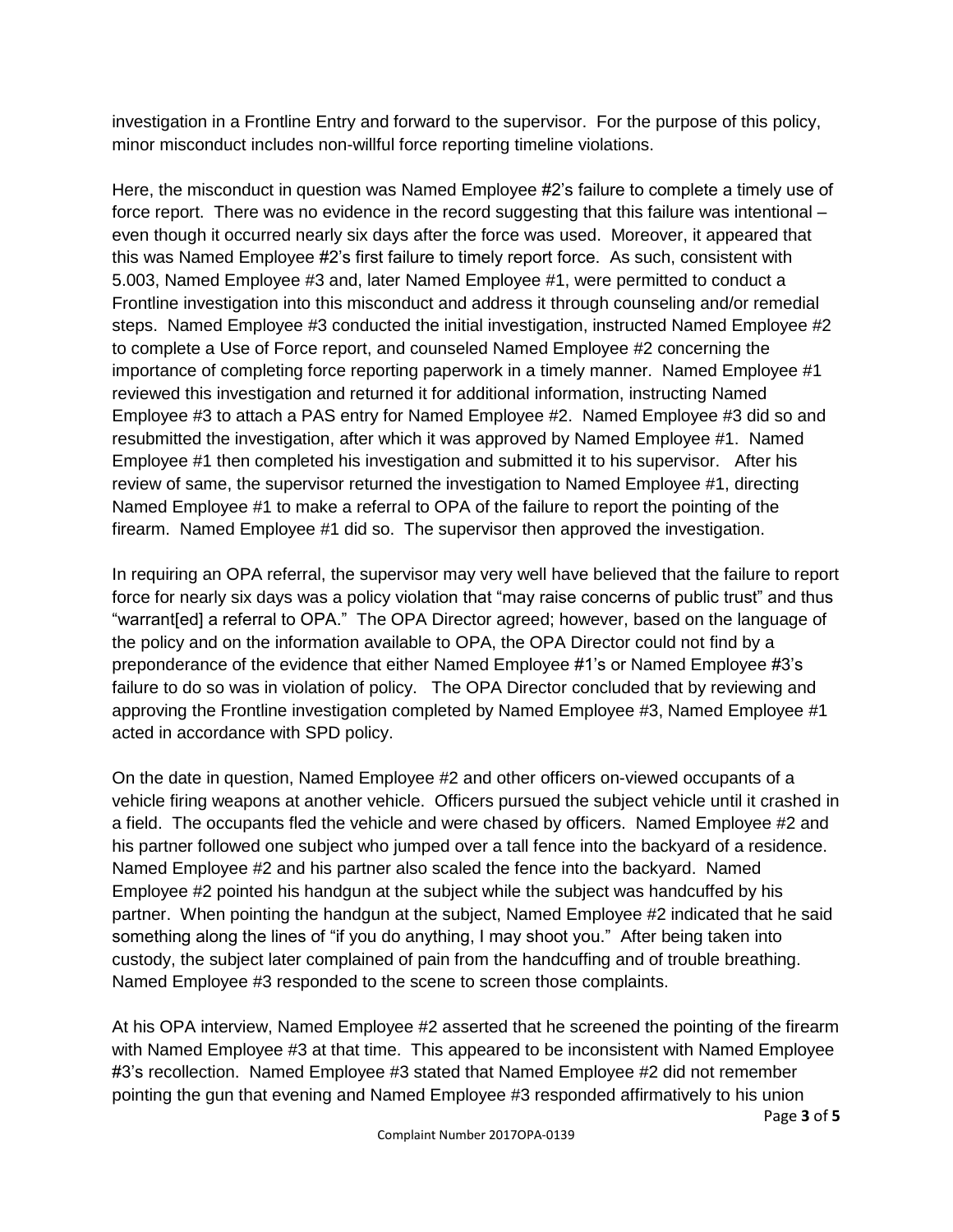representative's contention that the fact that gun was pointed was never conveyed to Named Employee #3 until Named Employee #2 reported it "[a]s soon as his memory came back after an appropriate rest period." There was no indication from Named Employee #3's OPA interview that Named Employee #2 ever screened the pointing of the gun with him prior to when Named Employee #2 provided notification of the failure to report. However, Named Employee #1's OPA interview supported Named Employee #2's recounting of events. Named Employee #1 indicated that Named Employee #3 told him that Named Employee #2 reported the force to Named Employee #3 that night and immediately after Named Employee #3 arrived on the scene. The ICV of the incident did not conclusively resolve this discrepancy. On the ICV, Named Employee #2 could be heard conveying to Named Employee #3 that he told the subject not to reach for anything and further told the subject that he did not want to shoot him. Named Employee #2 could not be heard explicitly telling Named Employee #3 that he pointed his firearm at the subject, even though it could have possibly been inferred by Named Employee #3.

Even if Named Employee #2 had properly screened the pointing of the firearm with Named Employee #3 on the date of the incident, Named Employee #2 failed to complete a Use of Force report relating to the pointing of the firearm. Nearly six days after the incident, while going over the incident with Gangs Unit detectives, Named Employee #2 realized that he had failed to report the force and reported the failure to Named Employee #3. He was then directed by Named Employee #3 to complete and submit a Type I report, and he did so. Named Employee #2 was later counseled by Named Employee #3 concerning his failure to report, and received a PAS entry to that effect.

The failure to report this Use of Force was a violation of Manual Policy 8.400-POL-1. Moreover, the length of time of the failure to report was also significant. Given the chaotic nature of the incident, were the failure to report a day long, a training referral would seem appropriate. This conclusion would be further supported by the lack of evidence in the record that the failure to report was willful and that, based on the information available to OPA, it was Named Employee #2's first time submitting an untimely report. Here, however, the failure to report lasted nearly six days. Timely reporting is essential to carrying out the purposes of SPD's use of force policy; specifically, the goals of transparency and accountability set forth in 8.400. The failure to do so can serve to undermine public trust and confidence in the Department.

Named Employee #3 stated that he was not aware that Named Employee #2 pointed a firearm during the incident, and indicated that he did not learn of this and the failure to report until nearly six days after the incident. When Named Employee #3 learned this information, he instructed Named Employee #2 to complete a Use of Force report immediately, and counseled Named Employee #2 on the importance of timely force reporting. Named Employee #3 informed his direct supervisor, Named Employee #1 of the failure to report. Named Employee #3 referred his completed investigation to Named Employee #1 for approval. After reviewing the investigation, Named Employee #1 ordered Named Employee #3 to attach a completed PAS entry to the investigation and then to resubmit it. Named Employee #3 did so, and Named Employee #1 approved his investigation.